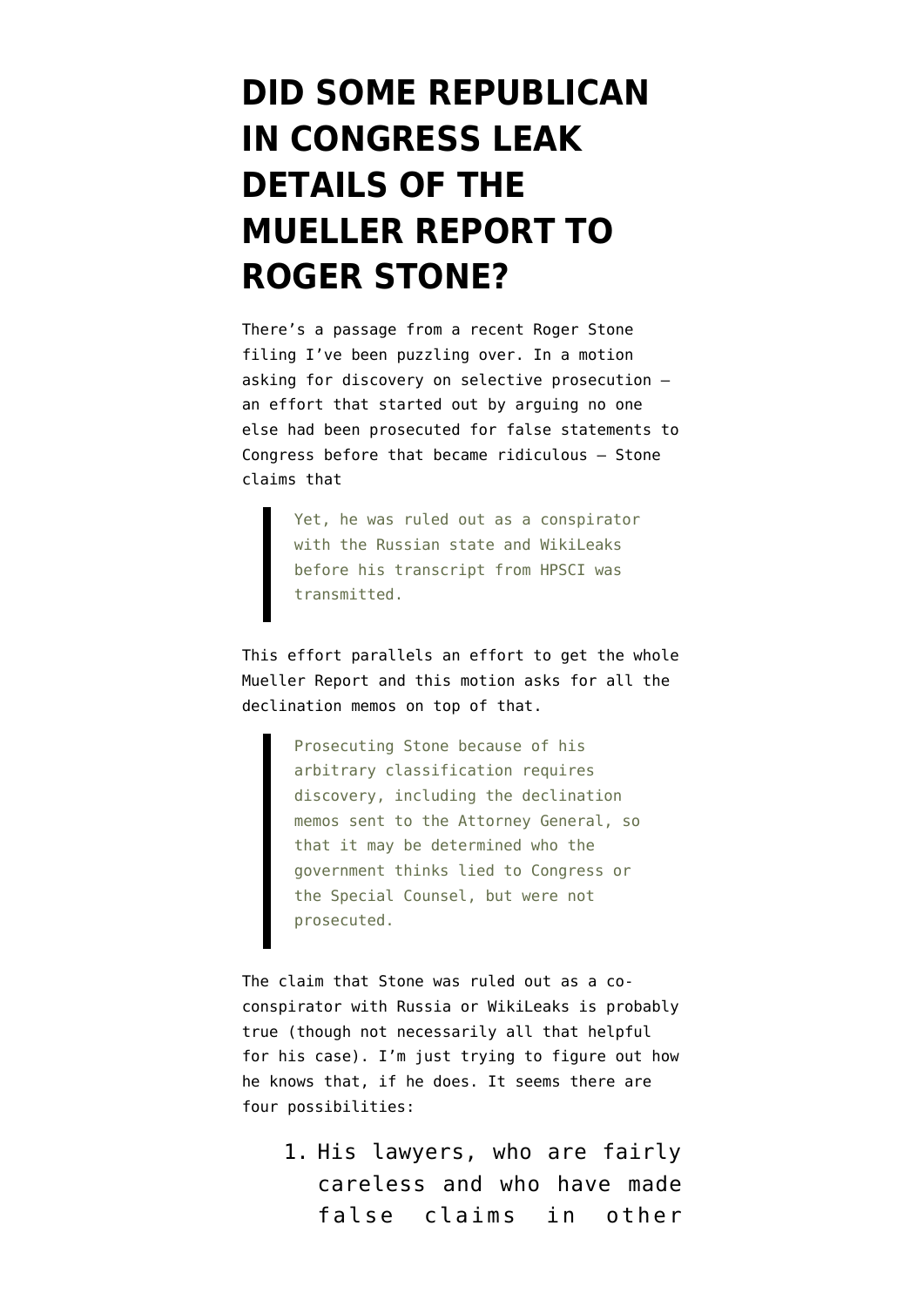briefs, are just making this up

- 2. He got something in discovery that makes this clear
- 3. He's basing this off Jerome Corsi's public claims
- 4. Someone who has seen an unredacted copy of the Mueller Report (which currently includes the White House and at least 7 of the 8 Republicans who had been given an opportunity to read it before yesterday) told him what those passages of the report say
- 5. He learned of this decision in real time, via reporting to the White House and then some channel from the White House

As noted, his lawyers have not been above making shit up, so it's possible this is what this claim is. But it feels too specific for that.

It's also possible he got something in discovery to support this claim, except the prosecutors are fighting to provide precisely this kind of information to him in their fight against releasing the Mueller Report.

Such an assertion could be intuited from Jerome Corsi's crazed rants. Corsi has said that he believes the true source of his/their knowledge that WikiLeaks would release John Podesta's emails was the cornerstone to Mueller's "collusion" case (though of course he was assessing conspiracy, as Stone correctly notes here.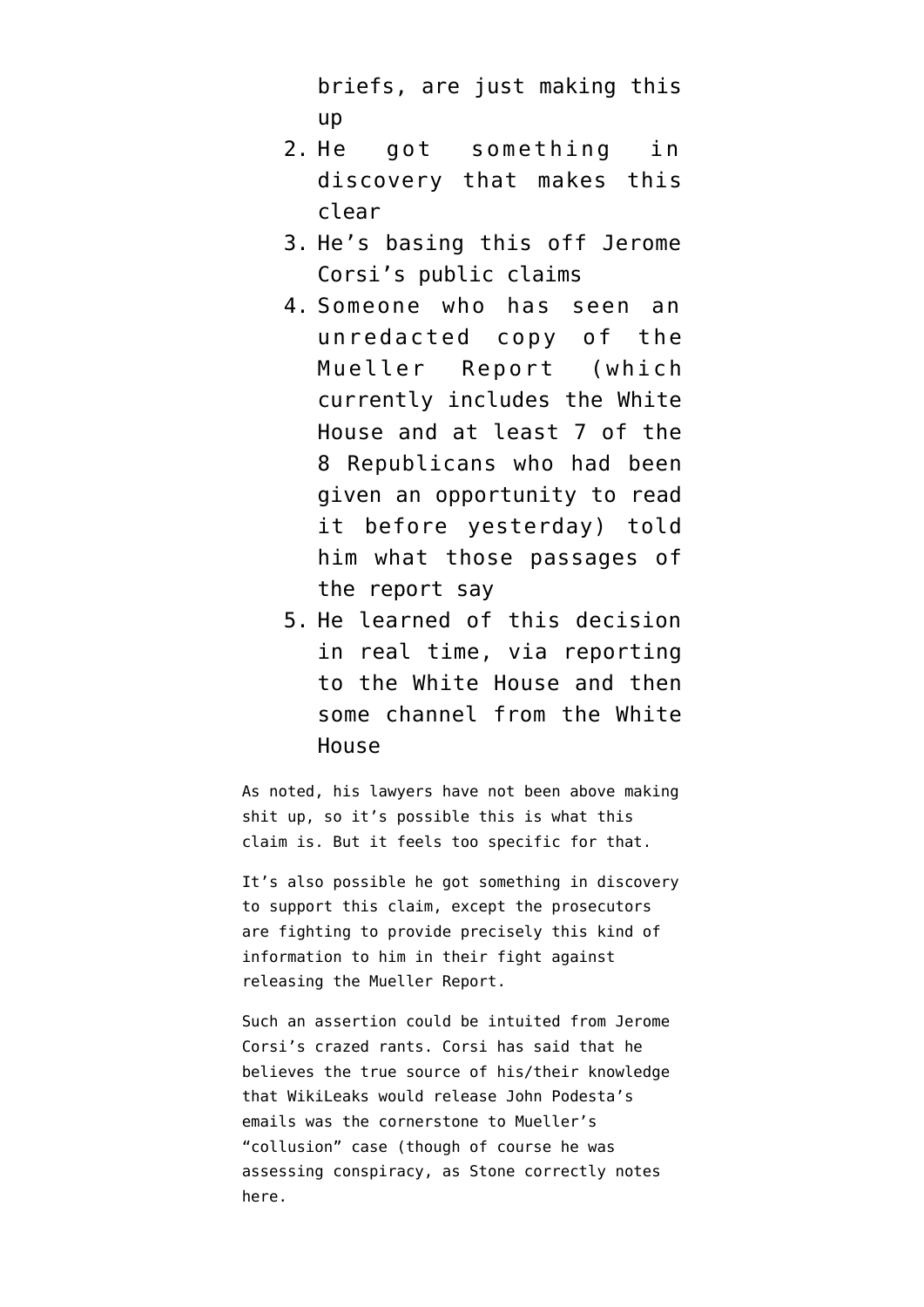It's certainly possible this is reflected in the less redacted Mueller Report, which would explaining the timing of this claim, which by my reading is new in this filing. Republicans in Congress have tampered with the criminal cases against Trump's people on at least two occasions (when Richard Burr told the White House who had been targeted, and whoever reached out to Mike Flynn to discourage his cooperation). Given DOJ's warnings about how sensitive the report is, it would be fairly damning if one of just 5 Republicans who had seen it already ran to Stone to tell him what's in it. (Those 5 are: Mitch McConnell, Richard Burr, Lindsey Graham, Kevin McCarthy, and Doug Collins; it's not clear whether Devin Nunes has reviewed the report yet.)

I'm most interested whether Stone learned in real time — perhaps last fall — that Mueller had decided not to charge him in a conspiracy with WikiLeaks and Russia. That would be particularly interesting given that Paul Manafort actually told what resembles the truth about the campaign's outreach, through Stone, to WikiLeaks.

Amy Berman Jackson currently has unredacted parts of the Mueller Report pertaining to Stone, so if this information does come from leaks about the Mueller Report, she may recognize that.

As I said, even if Mueller decided not to charge Stone in a conspiracy because, with the witness tampering charges, he may face the same kind of sentence without some of the evidentiary hurdles, it doesn't amount to selective prosecution.

But Stone sure seems to have a specific idea of what he's looking for, even if it only helps his (and Trump's) political case, not his criminal one.

Update: Corrected the number of Republicans known to have reviewed the report to 5.

*As I disclosed last July, I [provided](https://www.emptywheel.net/2018/07/03/putting-a-face-mine-to-the-risks-posed-by-gop-games-on-mueller-investigation/)*